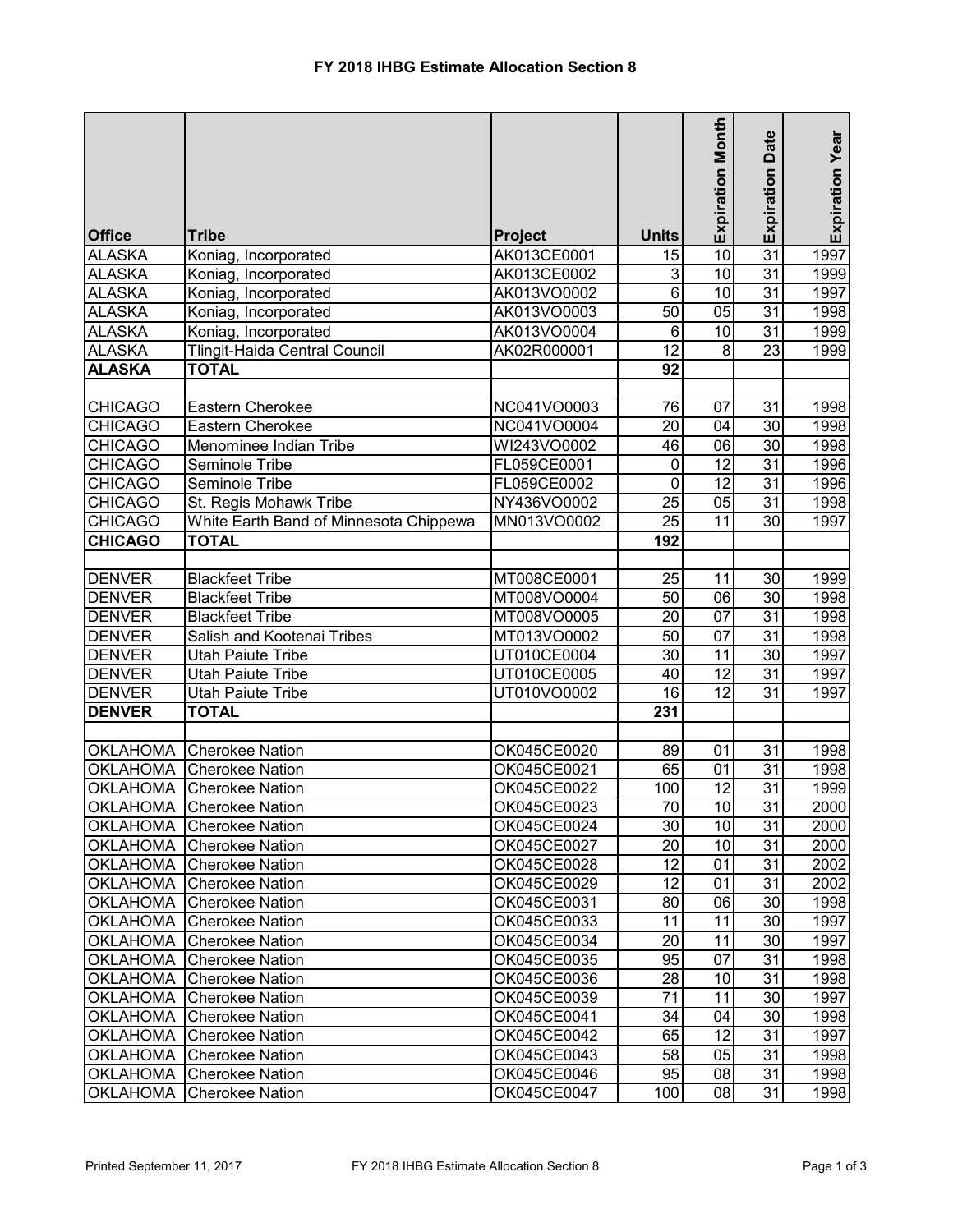|                    |                                |                |                 | Expiration Month | <b>Date</b><br>Expiration | Expiration Year |
|--------------------|--------------------------------|----------------|-----------------|------------------|---------------------------|-----------------|
|                    |                                |                |                 |                  |                           |                 |
| <b>Office</b>      | <b>Tribe</b>                   | <b>Project</b> | <b>Units</b>    |                  |                           |                 |
| <b>OKLAHOMA</b>    | <b>Cherokee Nation</b>         | OK045VO0001    | 4               | $\overline{06}$  | $\overline{30}$           | 1999            |
| <b>OKLAHOMA</b>    | <b>Cherokee Nation</b>         | OK045VO0002    | 29              | 12               | 31                        | 1997            |
| <b>OKLAHOMA</b>    | <b>Cherokee Nation</b>         | OK045VO0003    | 11              | 12               | 31                        | 1997            |
| <b>OKLAHOMA</b>    | <b>Cherokee Nation</b>         | OK045VO0004    | 6               | 08               | 31                        | 1998            |
| <b>OKLAHOMA</b>    | <b>Cherokee Nation</b>         | OK045VO0005    | $\overline{37}$ | 03               | 31                        | 1998            |
| <b>OKLAHOMA</b>    | <b>Cherokee Nation</b>         | OK045VO0005    | 9               | 08               | 31                        | 1998            |
| <b>OKLAHOMA</b>    | <b>Cherokee Nation</b>         | OK045VO0006    | $\overline{35}$ | 09               | 30                        | 2000            |
| <b>OKLAHOMA</b>    | <b>Cherokee Nation</b>         | OK045VO0007    | 35              | 08               | 31                        | 1998            |
| <b>OKLAHOMA</b>    | <b>Cherokee Nation</b>         | OK045VO0007    | $\overline{42}$ | 09               | 30                        | 2000            |
| <b>OKLAHOMA</b>    | <b>Cherokee Nation</b>         | OK045VO0009    | $\,6$           | 11               | 30                        | 1997            |
| <b>OKLAHOMA</b>    | <b>Cherokee Nation</b>         | OK045VO0010    | $\overline{6}$  | 11               | 30                        | 1997            |
| <b>OKLAHOMA</b>    | <b>Cherokee Nation</b>         | OK045VO0011    | $\overline{48}$ | 06               | 30                        | 1998            |
| <b>OKLAHOMA</b>    | <b>Cherokee Nation</b>         | OK045VO0012    | 14              | 10               | 31                        | 1998            |
| <b>OKLAHOMA</b>    | <b>Cherokee Nation</b>         | OK045VO0013    | $\overline{5}$  | $\overline{10}$  | $\overline{31}$           | 1998            |
| <b>OKLAHOMA</b>    | <b>Cherokee Nation</b>         | OK045VO0014    | 46              | $\overline{12}$  | 31                        | 1999            |
| <b>OKLAHOMA</b>    | <b>Cherokee Nation</b>         | OK045VO0015    | $\overline{10}$ | $\overline{12}$  | $\overline{31}$           | 1999            |
| <b>OKLAHOMA</b>    | <b>Cherokee Nation</b>         | OK045VO0016    | $\overline{13}$ | $\overline{12}$  | $\overline{31}$           | 1999            |
| <b>OKLAHOMA</b>    | <b>Cherokee Nation</b>         | OK045VO0018    | 30              | 08               | 31                        | 1998            |
| <b>OKLAHOMA</b>    | <b>Cherokee Nation</b>         | OK045VO0048    | $\overline{30}$ | 10               | $\overline{31}$           | 1998            |
| <b>OKLAHOMA</b>    | Chickasaw                      | OK047CE0021    | $\overline{12}$ | 01               | $\overline{31}$           | 2002            |
| <b>OKLAHOMA</b>    | Chickasaw                      | OK047CE0022    | $\overline{12}$ | 01               | $\overline{31}$           | 2002            |
| <b>OKLAHOMA</b>    | Chickasaw                      | OK047CE0023    | $\overline{21}$ | 01               | $\overline{31}$           | 2003            |
| <b>OKLAHOMA</b>    | Chickasaw                      | OK047CE0026    | $\overline{20}$ | 12               | $\overline{31}$           | 1997            |
| <b>OKLAHOMA</b>    | Chickasaw                      | OK047CE0031    | 5               | 11               | 30                        | 1997            |
| <b>OKLAHOMA</b>    | Chickasaw                      | OK047CE0033    | $\overline{82}$ | 10               | 31                        | 1997            |
| <b>OKLAHOMA</b>    | Chickasaw                      | OK047CE0034    | 48              | 06               | 30                        | 1998            |
| <b>OKLAHOMA</b>    | Chickasaw                      | OK047CE0035    | 129             | 08               | 31                        | 1998            |
| <b>OKLAHOMA</b>    | Chickasaw                      | OK047CE0036    | 15              | 08               | 31                        | 1998            |
| <b>OKLAHOMA</b>    | Chickasaw                      | OK047CE0037    | 40              | 12               | 31                        | 1997            |
| OKLAHOMA Chickasaw |                                | OK047CE0039    | $\overline{A}$  | $\overline{08}$  | $\overline{31}$           | 1998            |
| OKLAHOMA Chickasaw |                                | OK047VO0008    | 7               | 12               | 31                        | 1997            |
| OKLAHOMA Chickasaw |                                | OK047VO0009    | 7               | 12               | 31                        | 1997            |
| <b>OKLAHOMA</b>    | Chickasaw                      | OK047VO0010    | 6               | 12               | 31                        | 1997            |
| <b>OKLAHOMA</b>    | Chickasaw                      | OK047VO0011    | $\overline{20}$ | 02               | 28                        | 1998            |
| <b>OKLAHOMA</b>    | Chickasaw                      | OK047VO0012    | 5               | 11               | 30                        | 1997            |
| <b>OKLAHOMA</b>    | Chickasaw                      | OK047VO0013    | 4               | 11               | 30                        | 1997            |
| <b>OKLAHOMA</b>    | Chickasaw                      | OK047VO0014    | 4               | 11               | 30                        | 1997            |
| <b>OKLAHOMA</b>    | Chickasaw                      | OK047VO0015    | $\overline{3}$  | 11               | 30                        | 1997            |
| <b>OKLAHOMA</b>    | <b>TChickasaw</b>              | OK047VO0016    | $\overline{5}$  | 11               | 30                        | 1997            |
| <b>OKLAHOMA</b>    | Chickasaw                      | OK047VO0017    | 63              | 06               | 30 <sub>l</sub>           | 1998            |
| <b>OKLAHOMA</b>    | Chickasaw                      | OK047VO0018    | 60              | 06               | 30                        | 1998            |
| <b>OKLAHOMA</b>    | <b>Choctaw Nation</b>          | OK049CE0006    | 25              | 08               | 31                        | 1998            |
| <b>OKLAHOMA</b>    | <b>Choctaw Nation</b>          | OK049CE0009    | 14              | 02               | 28                        | 2002            |
| <b>OKLAHOMA</b>    | <b>Choctaw Nation</b>          | OK049CE0010    | 10              | 02               | 28                        | 2002            |
|                    | <b>OKLAHOMA</b> Choctaw Nation | OK049CE0011    | 96              | 11               | 30                        | 1997            |